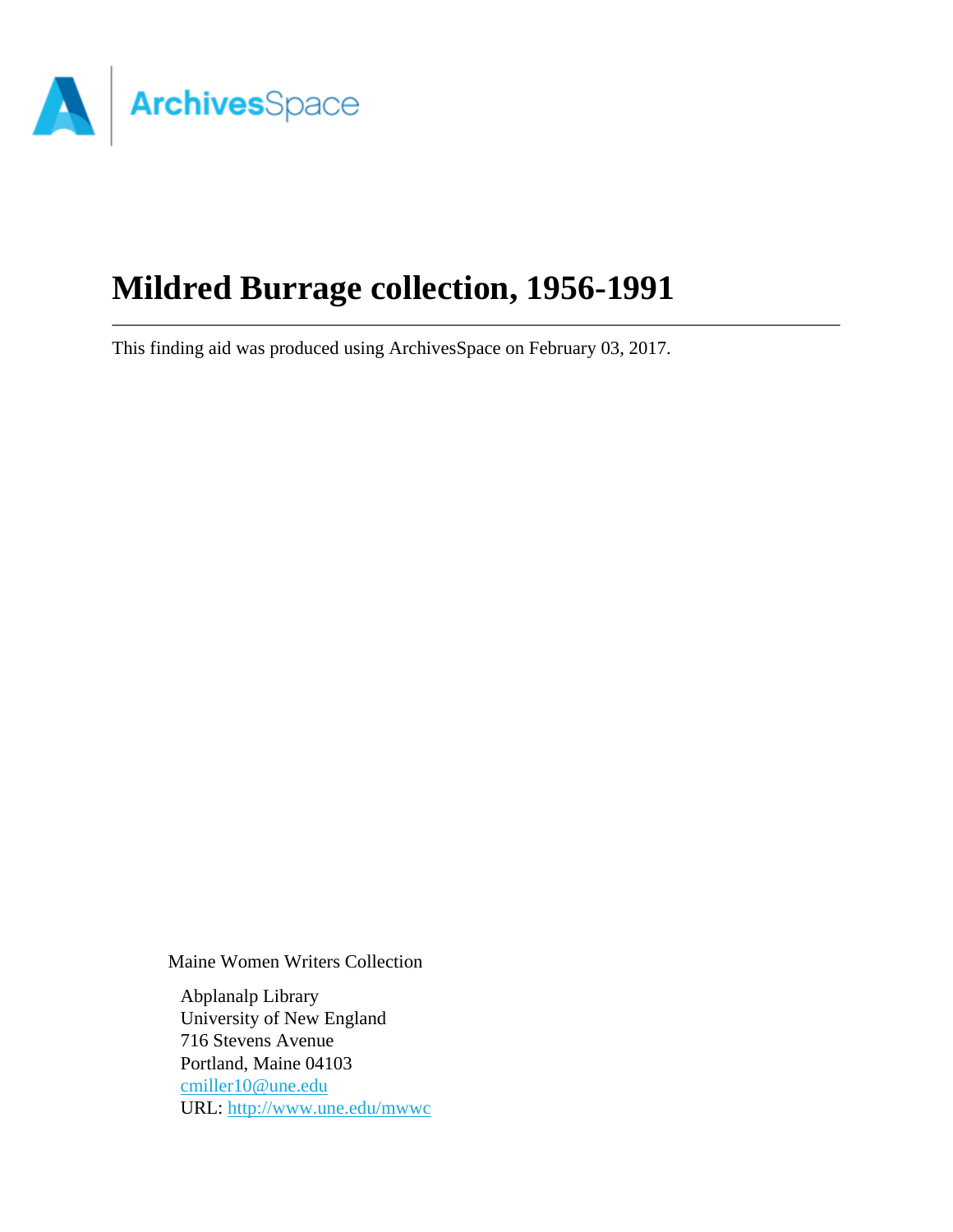# <span id="page-1-0"></span>**Table of Contents**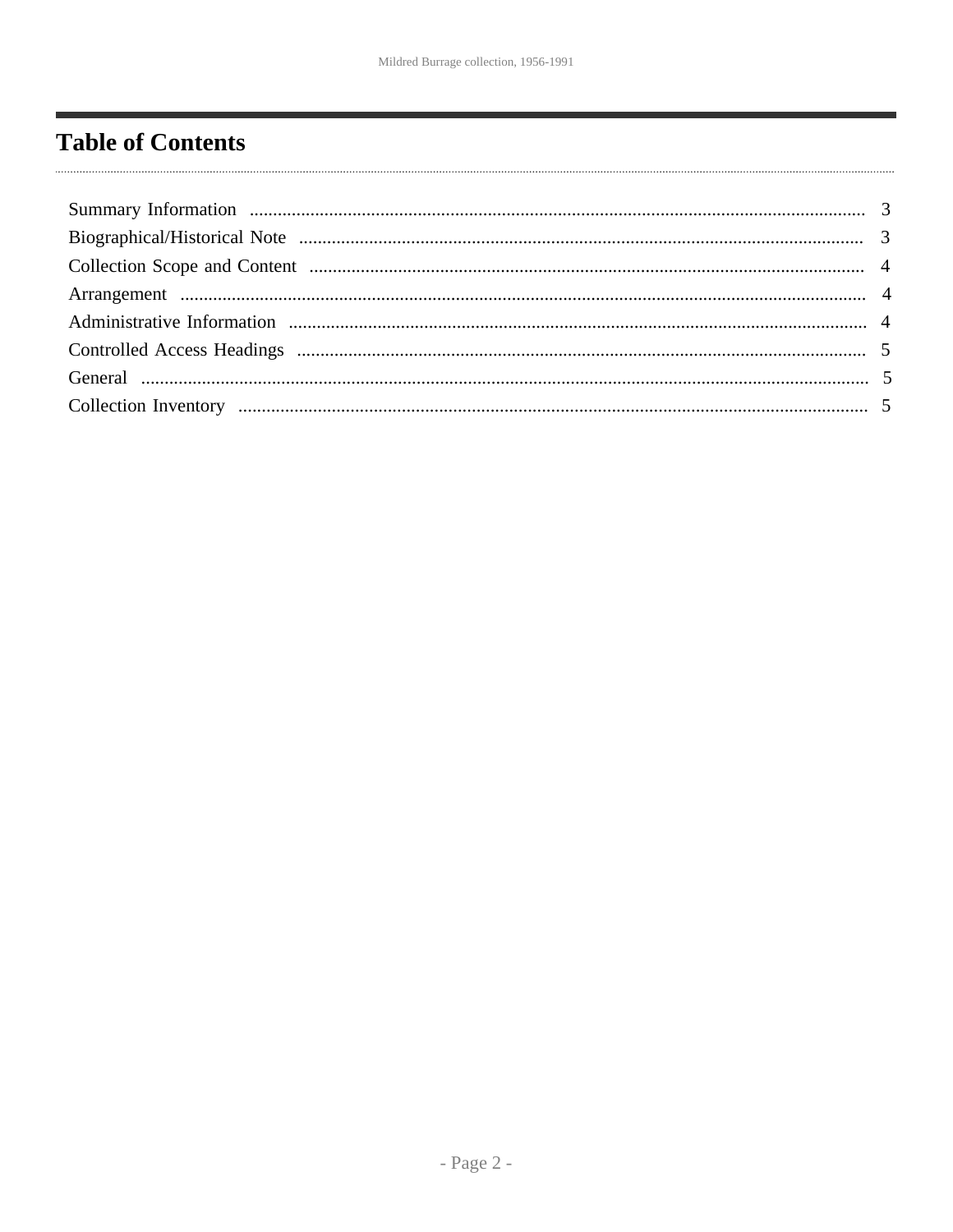### <span id="page-2-0"></span>**Summary Information**

| <b>Repository:</b>                  | Maine Women Writers Collection                    |  |  |
|-------------------------------------|---------------------------------------------------|--|--|
| <b>Creator:</b>                     | Burrage, Mildred G. (Mildred Giddings), 1890-1983 |  |  |
| <b>Title:</b>                       | Mildred Burrage collection                        |  |  |
| ID:                                 | 0039                                              |  |  |
| Date [inclusive]:                   | 1956-1991                                         |  |  |
| <b>Physical Description:</b>        | .5 linear feet                                    |  |  |
| Language of the<br><b>Material:</b> | English                                           |  |  |

#### **Preferred Citation**

Mildred Burrage collection, Maine Women Writers Collection, University of New England, Portland, Maine

#### **^** [Return to Table of Contents](#page-1-0)

## <span id="page-2-1"></span>**Biographical/Historical Note**

Mildred Giddings Burrage was born in Portland, Maine in 1890, the daughter of Henry S. Burrage, State Historian and Ernestine Maie Giddings Burrage. She studied at the Mary C. Wheeler School in Providence, Rhode Island. She went on to study art history and painting with Eben Commins at the Fogg Art Museum in Cambridge, Massachusetts. She moved to Wiscasset with her sister, Madeleine Burrage, a jeweler and rock hunter. There, as member of the Lincoln County Cultural and Historical Association, she was instrumental in the preservation of the Pownalborough Court House in Dresden, and the Old County Jail and Jailer's House in Wiscasset. She was the long time director of the Lincoln County Museum and founder and director of the Maine Art Gallery in 1957. Throughout her life she was a nationally exhibited painter. She developed her signature style, abstract mica and paint collages, in the 1950s. From 1956-1960 she was a columnist for the Kennebec Journal and the Boothbay Register. In addition, she was coordinator of the Lincoln County Bicentenary 1960 Program, on the Advisory Committee for Historic Sites to the State of Maine Park Commission, a recipient of the 1969 Deborah Morton Award from Westbrook Junior College in Portland, the first Maine woman to receive the National Achievement Award from the National Association of University Women, received a Master of Arts and Humanities from Colby College and an award from the Maine Arts Commission. Burrage passed away in 1974 and is buried in Evergreen Cemetery in Portland.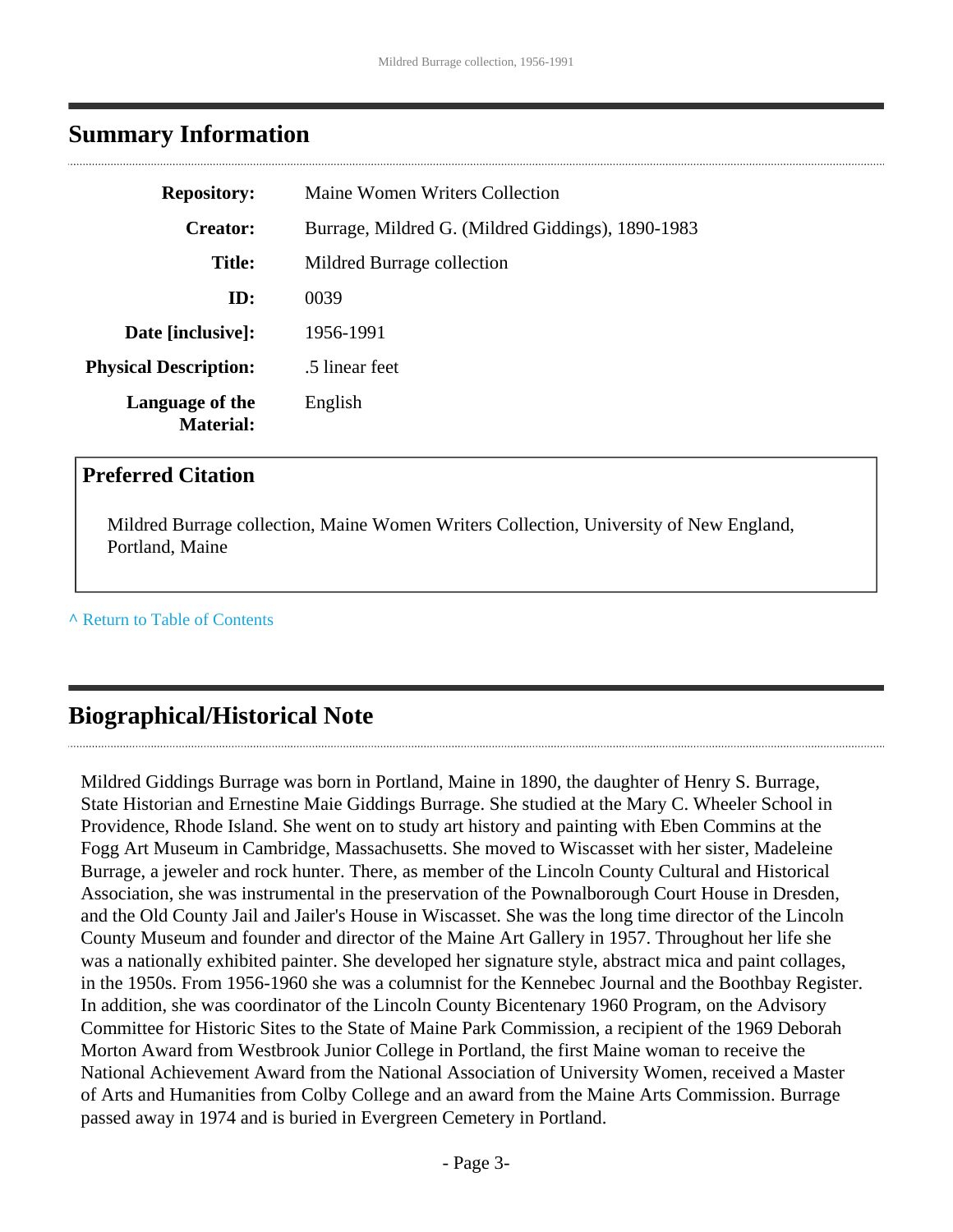#### **^** [Return to Table of Contents](#page-1-0)

### <span id="page-3-0"></span>**Collection Scope and Content**

This collection contains scrapbooks Burrage maintained of her columns on arts and historical subjects that were written for the Boothbay register and the Kennebec journal, correspondence with the Maine Women Writers Collection, and articles about her.

**^** [Return to Table of Contents](#page-1-0)

#### <span id="page-3-1"></span>**Arrangement**

This collection is organized as a single series.

**^** [Return to Table of Contents](#page-1-0)

### <span id="page-3-2"></span>**Administrative Information**

#### **Publication Statement**

Maine Women Writers Collection

Abplanalp Library University of New England 716 Stevens Avenue Portland, Maine 04103 [cmiller10@une.edu](mailto:cmiller10@une.edu) URL:<http://www.une.edu/mwwc>

#### **Access**

Collection is open for research.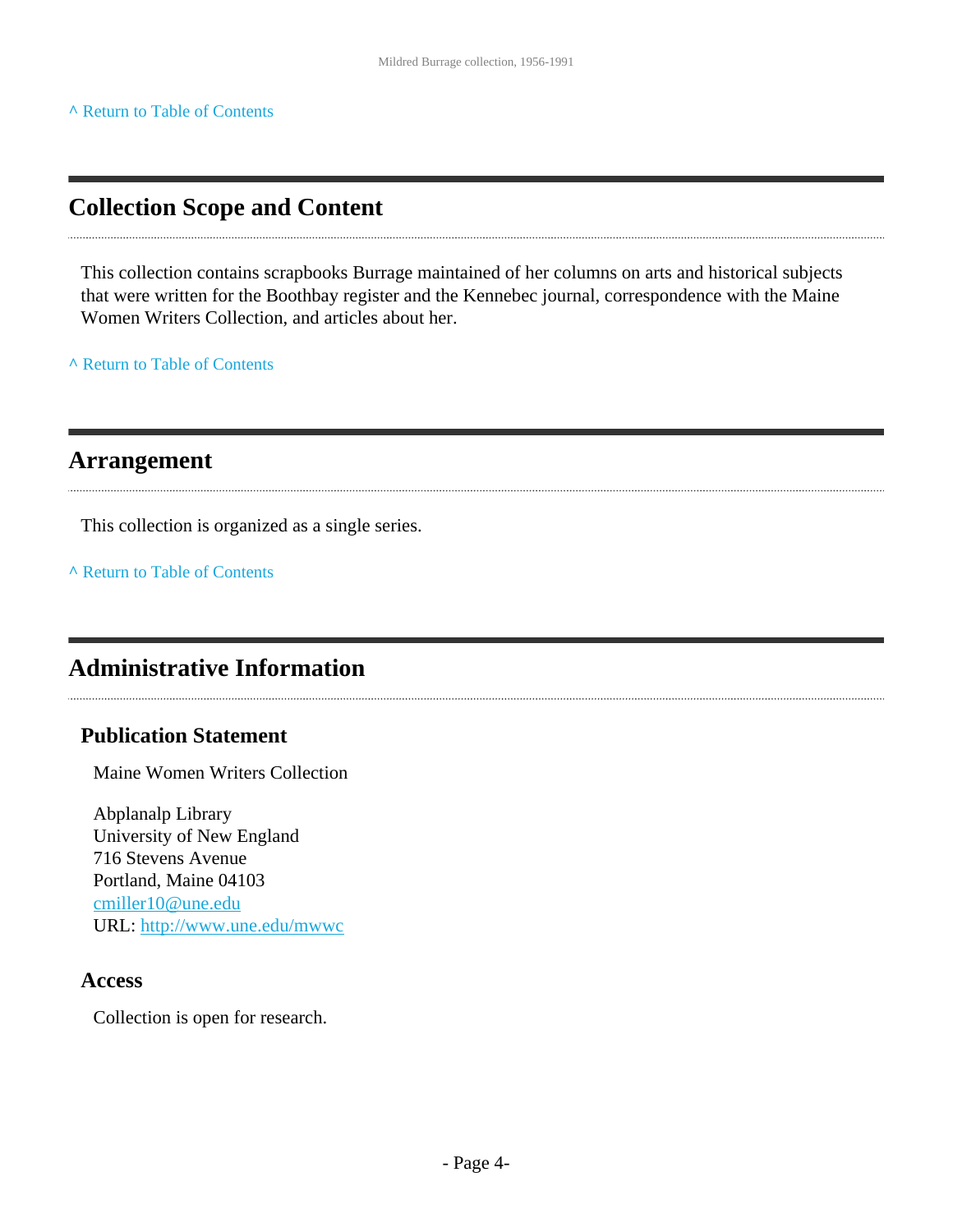#### **Publication Rights**

For permission to reproduce or publish, please contact the Curator of the Maine Women Writers Collection.

**^** [Return to Table of Contents](#page-1-0)

#### <span id="page-4-0"></span>**Controlled Access Headings**

• Art -- History

- Portland (Me.)
- Wiscasset (Me.)
- Scrapbooks
- Clippings
- Correspondence
- Boothbay Register
- Kennebec journal
- Burrage, Mildred G. (Mildred Giddings), 1890-1983
- Burrage, Mildred G. (Mildred Giddings), 1890-1983

### <span id="page-4-1"></span>**General**

**Processed by:** Sue Walker **Encoded by:** Laura Taylor

**^** [Return to Table of Contents](#page-1-0)

# <span id="page-4-2"></span>**Collection Inventory**

| <b>Title/Description</b>             | <b>Instances</b> |            |
|--------------------------------------|------------------|------------|
| Bio./Obituary, 1974                  | Box 1            | Folder 001 |
| Articles about Mildred Burrage       | Box 1            | Folder 002 |
| Correspondence with MWWC, 1978, 1980 | Box 1            | Folder 003 |

Exhibitions, 1978, 1981, 1991